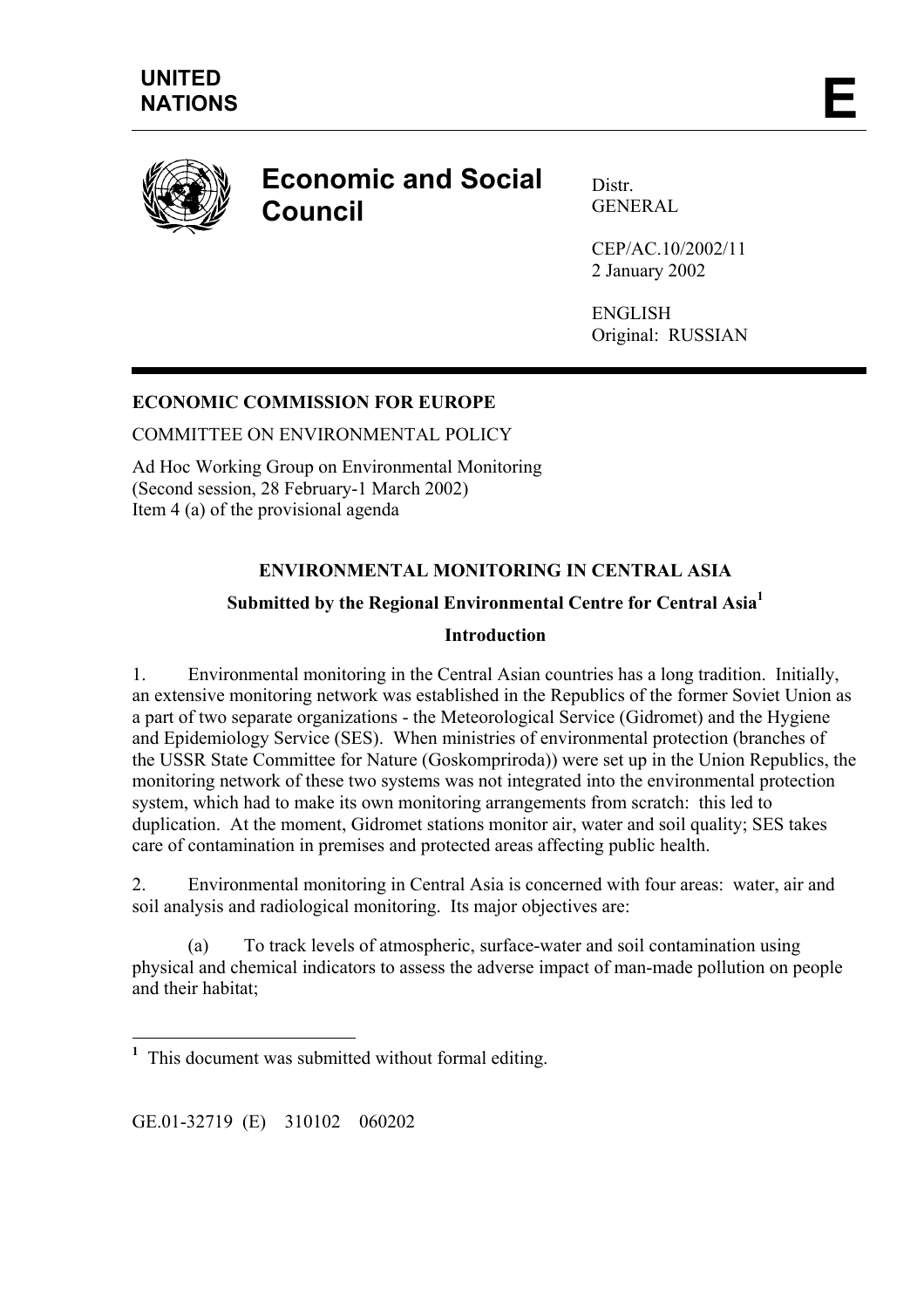(b) To keep stakeholder organizations supplied with regular and ad hoc reports on changes in levels of environmental pollution, and with forecasts and warnings of potential changes in those levels.

#### **I. STATUS OF ENVIRONMENTAL MONITORING**

3. Air pollution monitoring includes regular tracking of atmospheric pollution in cities and industrial centres in Central Asia.

4. Regular fixed-station tracking of atmospheric pollution levels is performed in 19 cities in Kazakhstan (at between 24 and 45 stations, depending on the year) and 4 in Kyrgyzstan (17-13 stations); the number of tracking stations has declined from 21 to 3 in Tajikistan, Turkmenistan has about 20, and Uzbekistan has 69 fixed stations in 25 cities. In recent years important monitoring stations have been closed for lack of funding. Tursunzad, in Turkmenistan, for example, has lost three stations that used to track atmospheric emissions from the Tajik Aluminum Plant. The fixed stations have fully-equipped laboratories to take regular measurements of air pollution and the meteorological parameters that determine contaminant dispersion in the atmosphere. In accordance with approved practice, air pollution monitoring stations are situated in populated areas close to major sources of contamination and in city centres.

5. The following pollutants are measured in city air: dust, sulphur dioxide  $(SO<sub>2</sub>)$ , nitrogen oxide (NO) and dioxide (NO<sub>2</sub>), carbon monoxide (CO), formaldehyde (HCOH), ammonia (NH3), 3,4-benzopyrene. The monitoring schedule for each station is drawn up individually, based on its location, proximity to emission sources and the composition of the emissions. All the Central Asian countries have monitoring as part of their State inspection systems: for instance, the Uzbekistan State Nature Conservation Committee performs instrumental checks on industrial emission sources in 136 population centres within the country, and on mobile sources. Samples are taken and analysed by 18 specialist inspectorates, monitoring between 4 and 39 emission constituents.

6. Atmospheric pollution levels in all Central Asian countries are measured by a compound atmospheric pollution index (API) calculated for the five substances found in the highest concentrations in relation to their degree of hazardousness. Air pollution is deemed to be very high, if the aggregate API exceeds 14; high, if  $14 > API > 7$ ; relatively high, if  $7 > API > 5$ ; low, if API is  $< 5$ .

Atmospheric pollution in Central Asia

In 1998, APIs in the range 5-8 were reported in five Uzbek cities - Navoi, Almalyk, Tashkent, Bukhara and Fergana. In 1999 there was a slight downturn in air pollution: APIs above 5 were reported in only three cities - Navoi, Tashkent and Fergana. The most polluted city in the Republic is Navoi with its large metal, energy, chemical and building-material plants.

According to 2000 data, 10 cities in Kazakhstan rank as having high pollution levels  $(API > 7)$ , and Ust-Kamenogorsk as having very high air pollution (API > 14). The cities of Aktau, Petropavlovsk, Temirtau, Zhezkazgan, Taraz, Almaty, Leninogorsk, Aktobe and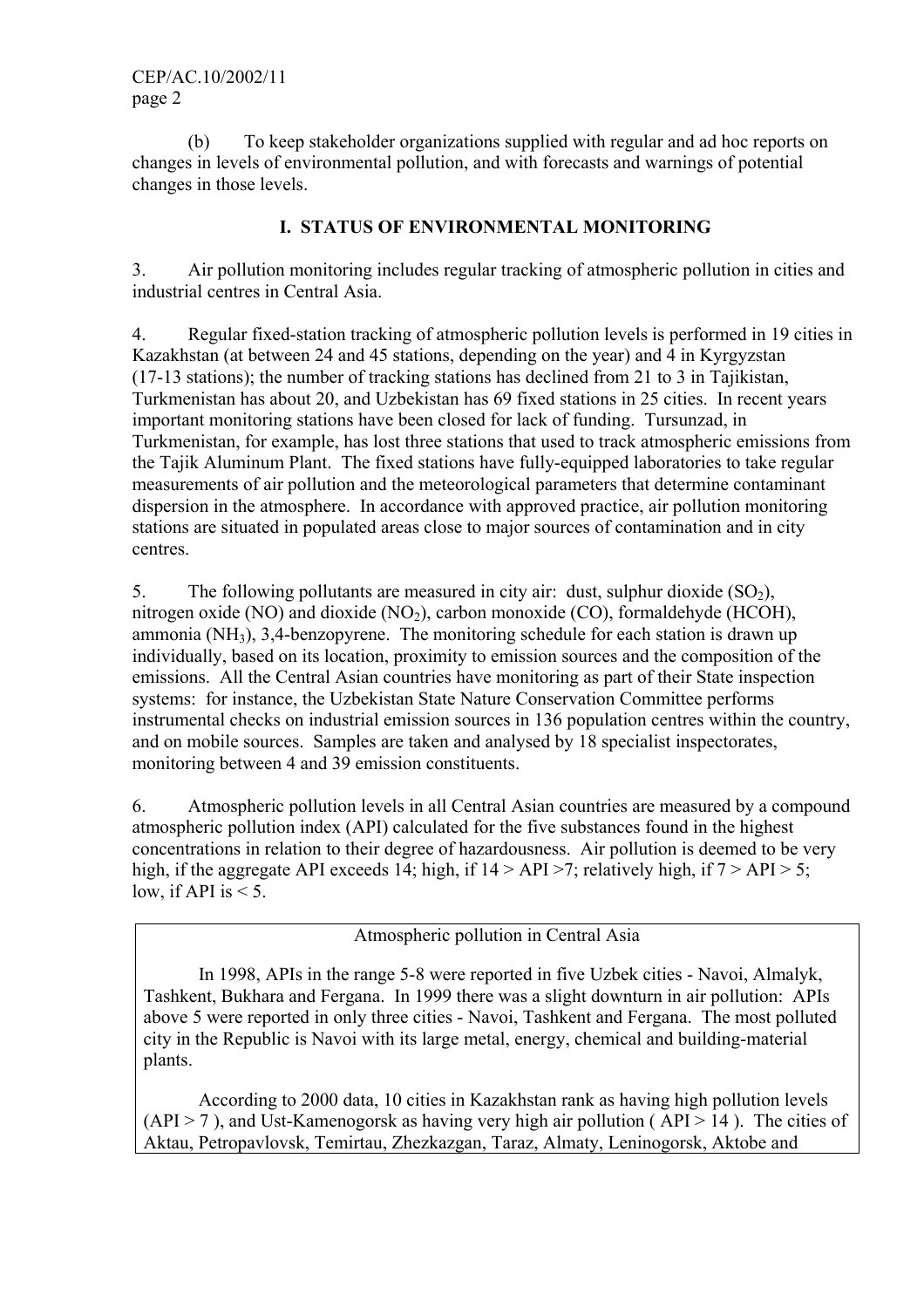Shymkent have APIs between 5.1 and 10. Compared to 1991, air pollution has risen in Aktobe, Zhezkazgan, Leninogorsk and Taraz. There has been a slight decrease in Ust-Kamenogorsk, Shymkent, Almaty, Temirtau, Aktau, Karaganda, Semipalatinsk, Ekibastuz and Uralsk; in other cities, APIs remain practically unchanged. Most cities have experienced some increase in atmospheric pollution since 1997.

The highest levels of dust, carbon monoxide, formaldehyde and 3.4-benzopyrene pollution in Kyrgyzstan are found in the capital, Bishkek, Benzopyrene levels in the atmosphere can reach 48 times the maximum permissible concentration (MPC) during the winter.

The parts of Tajikistan most severely affected by air pollution are the densely populated districts of the Vakhsh and Gissar valleys in Sogd oblast, along with the major cities of Dushanbe, Khodzhent and Kurgan-Tyube.

The major air pollutant in Turkmenistan is dust. Dust storms occur throughout the year and depend on local features. The longest average annual dust storm period - over 50 days a year - is found in the Central Karakum and the west of the country. The dust concentration in the air of Ashgabad can reach 3,5 MPC, sulphur dioxide - 1,5 MPC, and carbon monoxide - 3,3 to 6,2 MPC during the summer season.

7. Fuel and energy plants and the oil and gas industry cause most of the atmospheric pollution with sulphur dioxide and untreated hydrocarbons in the region. The fuel and energy complex is also a major source of greenhouse gases (GHG): carbon dioxide and methane. Mining and metalworking are major sources of air pollution with gaseous admixtures and heavy metals. The chemical industry discharges specific pollutants into the air - ammonium nitrate dust, nitrogen oxides, ammonia, phenol and organic solvents. The building industry and cement works are the major sources of dust.

| Constituents                    | Kazakhstan | Kyrgzstan | Tajikistan | Turkmenistan | Uzbekistan |
|---------------------------------|------------|-----------|------------|--------------|------------|
| Solid matter                    | 641.1      | 13.6      | 6.5        | 14.3         | 102.6      |
| Sulphur dioxide                 | 945.5      | 8.7       | 2.5        | 9.0          | 371.3      |
| Nitrogen oxides                 | 151.4      | 2.4       | 0.9        | 11.4         | 72.4       |
| Carbon monoxide                 | 379.7      | 3.7       | 24.9       | 62.6         | 69.3       |
| Hydrocarbons,<br>including VOCs | 173.4      | 2.3       | 0.9        | 1 306.5      | 155.8      |
| Others                          | 8.5        | 0.45      | 0.2        | 0.5          | 5.6        |

| Table 1: Composition of pollutant emissions from stationary |
|-------------------------------------------------------------|
| sources in the region (thousands of tonnes) (1999)          |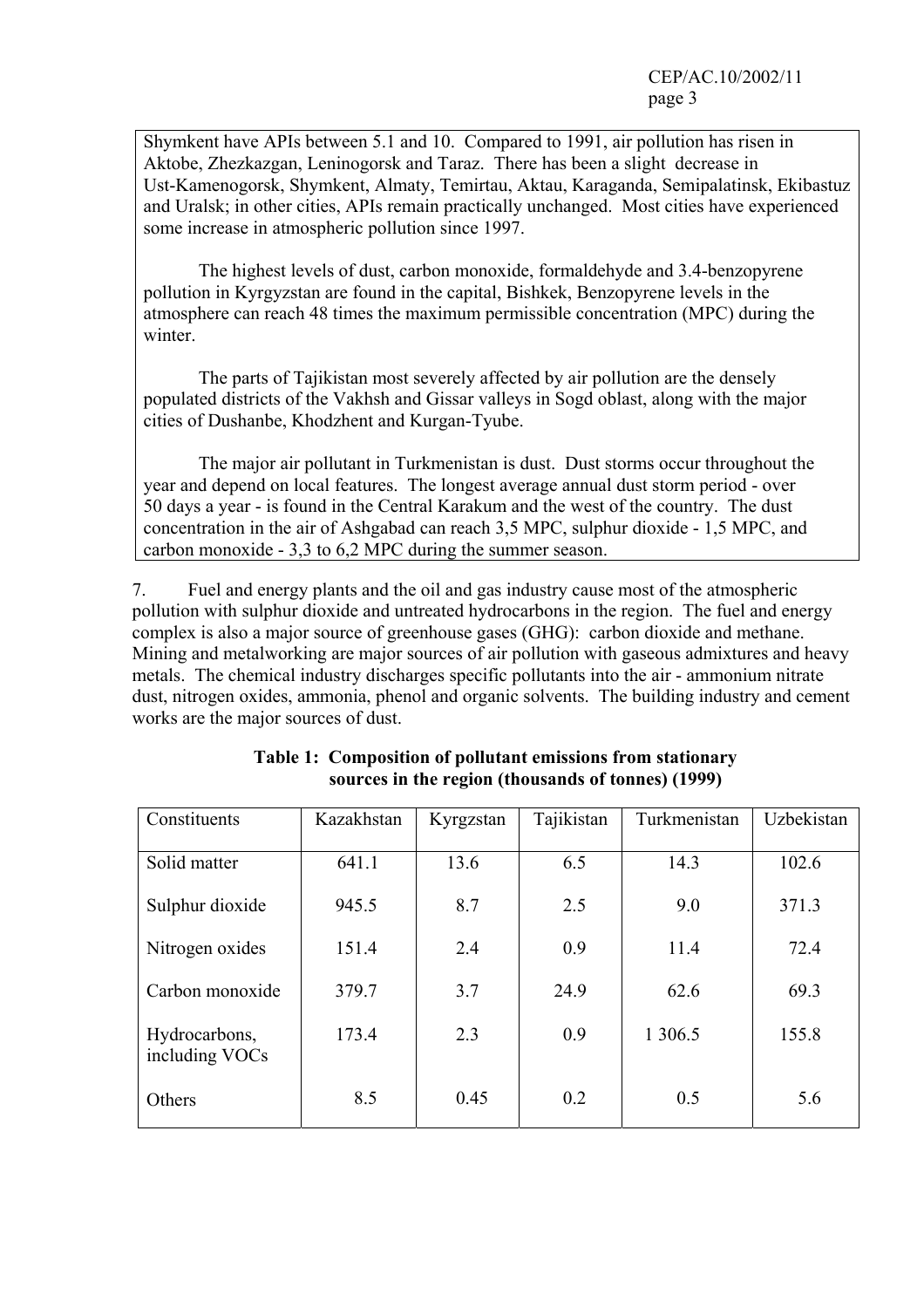8. As Table 1 shows, the largest single pollutant in Kazakhstan is sulphur dioxide; in Kyrgyzstan it is solids, in Tajikistan, carbon monoxide, in Turkmenistan, hydrocarbons, and in Uzbekistan, sulphur dioxide.

9. In most of the major Central Asian cities, emissions from mobile sources make up between 60 and 90 per cent of total emissions. Motor transport is responsible for 90 per cent of the nitrogen oxides, 70 per cent of the carbon monoxide and almost 100 per cent of the volatile hydrocarbons in the air.

10. The results of atmospheric pollution monitoring are analysed and interpreted at different levels - local, oblast and national. Based on the figures obtained, information on atmospheric pollution is published in the form of bulletins and yearbooks on air pollution in cities (see attachment). If pollution levels are high, warning notices are sent to industries and organizations.

11. State monitoring of water use has been carried out in Central Asia, like everywhere else in the former Soviet Union, since 1977, in accordance with government resolutions. The current monitoring system, which supplies information for use in water resources management, operates at two principal levels: State and local (departmental). Each level has its own tactical objectives. The local level monitors pollution sources and water quality at the point of consumption (water supply points, recreational areas etc.) to inform managerial action and decisions to improve the situation; the State level monitors water resources in general and allows the appropriateness of local-level managerial decisions and practical action to be assessed.

12. Surface water pollution monitoring covers regular monitoring of surface water pollution at a network of hydrological and hydrochemical stations; the investigation of the chemical content of water in rivers, lakes and reservoirs, with due regard for contamination by industrial and other waste water; and the analysis and assessment of surface water contamination in the Central Asian countries.

13. Water quality is monitored under several programmes, which determine physical and chemical properties, gas content, main ions, organic matter including pollutants (chemical  $oxyeen$  demand  $(COD)$ ,  $BOD<sub>5</sub>$ , petroleum products, phenols, synthetic surfactants, pesticides and herbicides), biogenic components and inorganic pollutants (ammonia nitrogen (NH3), nitrite nitrogen  $(NO_2)$ , nitrate nitrogen  $(NO_3)$ , phosphorus  $(P)$ , iron  $(Fe)$ , silicon  $(Si)$ , copper  $(Cu)$ , zinc  $(Zn)$  and chromium  $(Cr)$ ). The findings are used to produce monthly and annual reports on surface water quality in the Central Asian countries.

14. At present, surface water quality is monitored at 15 sites in Kazakhstan, 9 rivers in Kyrgyzstan and 1 reservoir in Chu oblast. Uzbekistan monitors surface water pollution at 134 points on 94 bodies of water. As a rule, the following items are tracked: mineral components, biogenic substances, petroleum products, phenols, chlorine- and phosphorus-based organic pesticides, synthetic surfactants, heavy metals, fluorine and substances in suspension. Gidromet and SES perform hydrobiological monitoring at 77 points and 100 hydrographic sections on 50 bodies of water in Uzbekistan. Monitoring has been an order of magnitude less extensive in other countries in recent years.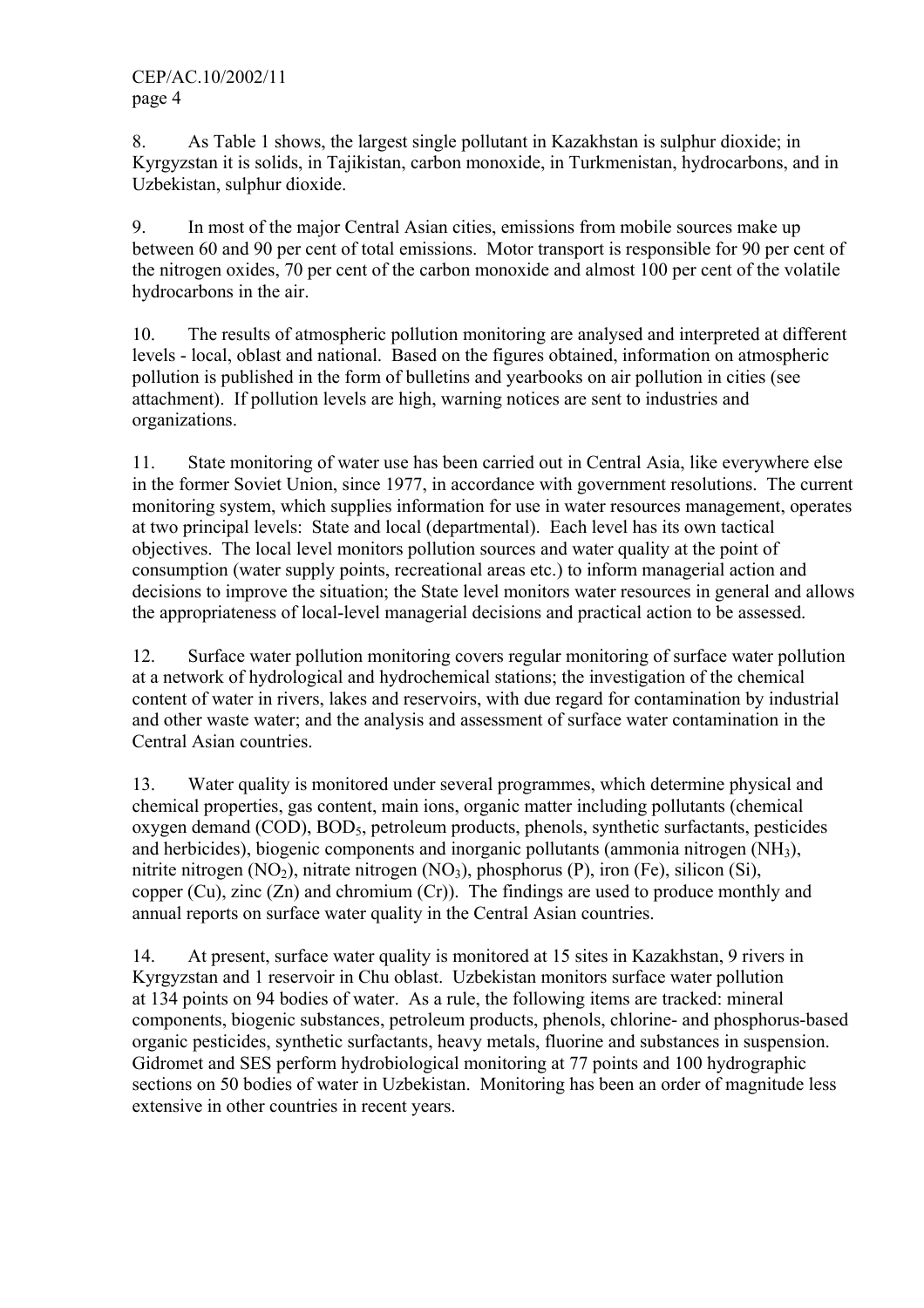CEP/AC.10/2002/11 page 5

15. The problems of subregional water use being of particular importance for the Central Asian countries, activity within the basins of transborder rivers (Syr-Darya, Amu-Darya, Ili etc.), including data sharing and monitoring-system harmonization is regulated by multilateral and bilateral agreements. There are plans to continue to integrate efforts in this area during current work to formulate a subregional strategy for sustainable development and environmental protection.

16. There has been practically no systematic soil contamination monitoring in Central Asian countries in recent years. There is individual research within the framework of some projects and specialized programmes, for example at the nuclear test site in Semipalatinsk, Kazakhstan. Environmental protection agencies monitor land and vegetation use and conservation.

17. Radiation monitoring includes regular measurements of radioactive contamination in the air at population centres in the region. A lack of consumables has been causing a fall-off in background radiation measurements.

18. Stations throughout the region take daily measurements of aggregate exposure to gamma radiation (radiation background). In major cities, radioactive contamination is monitored by sampling atmospheric fall-out in and aerosols from the surface atmospheric stratum.

19. Beta activity in aerosol and fall-out samples is measured twice: the day after sampling and four days later. This is done in order to identify the nature of contamination: natural or artificial. Samples with 10 or more times the average daily concentration of radioactivity in the surface stratum for the previous month are analysed for radionuclide composition. The radiological monitoring data are included in monthly reports on environmental pollution; in some cities this information is displayed on special screens installed in public areas.

20. The results of the monitoring in recent years indicate that radiation concentrations in the Central Asian countries have remained stable and not exceeded natural fluctuations.

21. If one looks at the ecological monitoring systems in Central Asian countries one finds that they are severely dilapidated in virtually all of them. Insufficient budgetary funding, dwindling year by year, adversely affects monitoring programmes. Work at pollution monitoring stations in some cities is put on hold. There is less monitoring of matter in suspension, carbon monoxide, heavy metals and other pollutants. Monitoring of water quality in the tributaries of big rivers has been significantly reduced. Pollution data are often processed manually on paper.

## **II. INSTITUTIONAL FOUNDATION AND LEGAL FRAMEWORK**

22. The Central Asian countries do have the necessary legal framework for environmental monitoring. The following basic issues are regulated by laws and codes:

− Authority of State agencies to manage, use and conserve the environment, apportionment of functions in the area of monitoring and oversight between the Government, ministries, oblast and local authorities;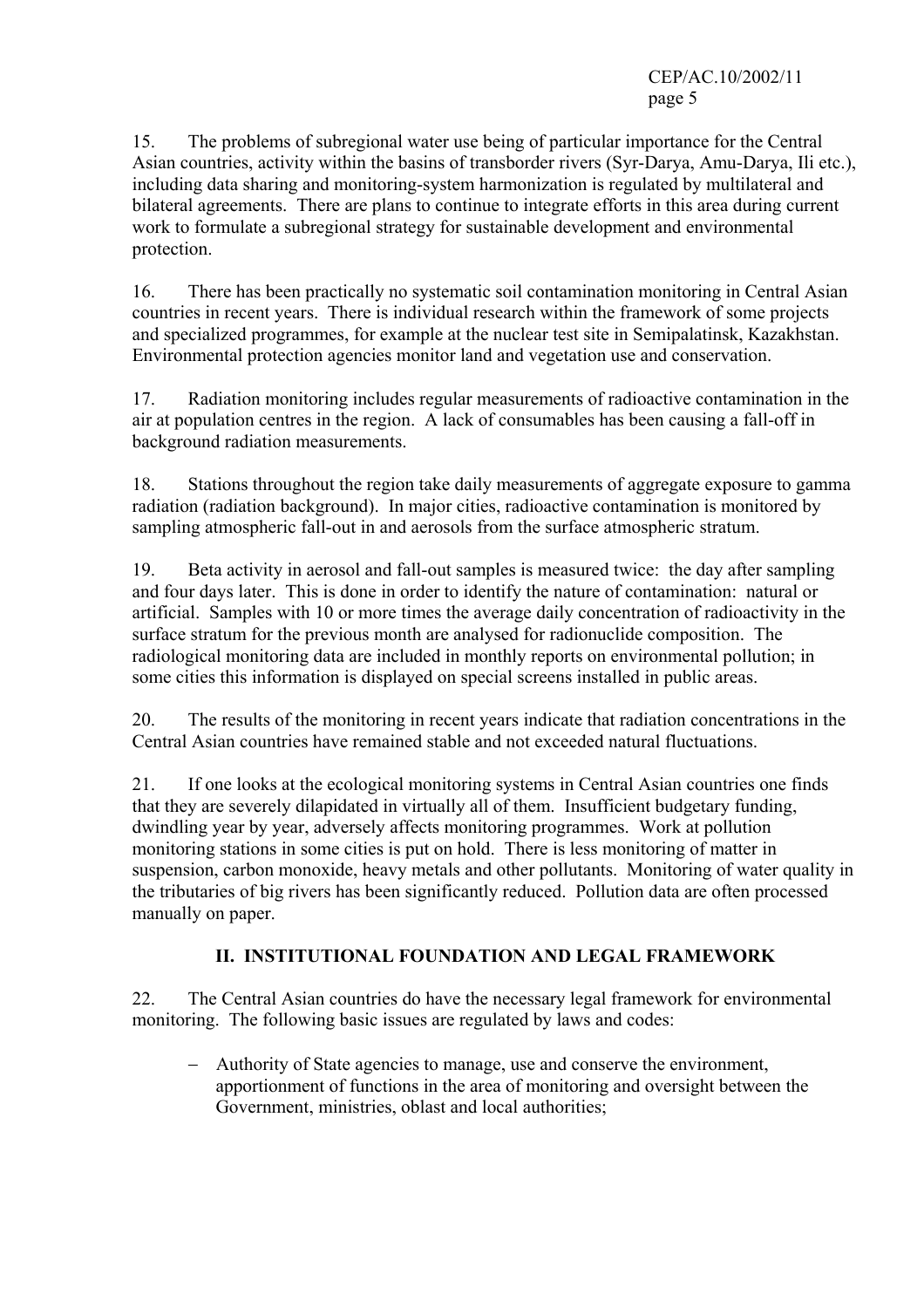#### CEP/AC.10/2002/11 page 6

- − Rights to use natural resources and the manner in which natural resources are to be monitored;
- − Legal liability for violations of the law;
- − International cooperation.

23. Environmental and natural-resources monitoring issues in Kazakhstan are addressed in accordance with land, forest and water-ecosystem monitoring regulations adopted by the Government. A 1996 Presidential order endorsed an environmental safety master plan defining the strategic focus of State environmental policy and laying down a system of organizational, legislative, economic and social moves to preserve the environment. Pursuant to a new version of the Environmental Protection Act passed in 1997, an Environmental Monitoring Office was established as part of the Ministry of Natural Resources and Environmental Protection. Control of the Gidromet system was handed over to the Ministry.

24. Environmental monitoring used to be performed by Kazgidromet, specialist units at the Ministries of Agriculture and Health, industrial enterprises and research institutes, using a variety of methods and various, often extremely outdated, pieces of equipment. The results were essentially incomparable, they were accumulated and used by different governmental authorities, and only some of them reached the statistical and environment authorities.

25. Regulations specifying the structure, scope and arrangements for State environment and natural resource monitoring and the procedure for the submission of information and the management of environmental statistics are now being readied for governmental approval. While subordinate legislation is being drafted there are also plans to set up a single State environmental monitoring system. A consolidated semi-annual departmental reporting system 1-4EM, "Ecological Monitoring of Environment Status (Pollution)", has been introduced. State Inventories of all pollution sources have been developed. The development of the single State environment and natural resources monitoring system is being delayed by insufficient regulatory support and funding.

26. Efforts are under way to set up an industrial environment monitoring system as required by the Environmental Protection Act, which makes it mandatory for all enterprises that use natural resources to track and report on the impact of their economic activity upon the environment.

27. Environmental pollution monitoring in the Kyrgyz Republic is part of the Kyrgyzgidromet system and has been in operation since 1968. Under current Kyrgyz law, the functions of managing and monitoring water resources on behalf of the State are assigned to:

- − The State Committee on Hydrometeorology (Kyrgyzgidromet) under the Ministry of Environmental Protection, which monitors the quality of surface water;
- − The Ministry of Health (Health and Epidemiology Inspection Unit), which monitors the quality of drinking water and is responsible for the public health aspects of the water supply;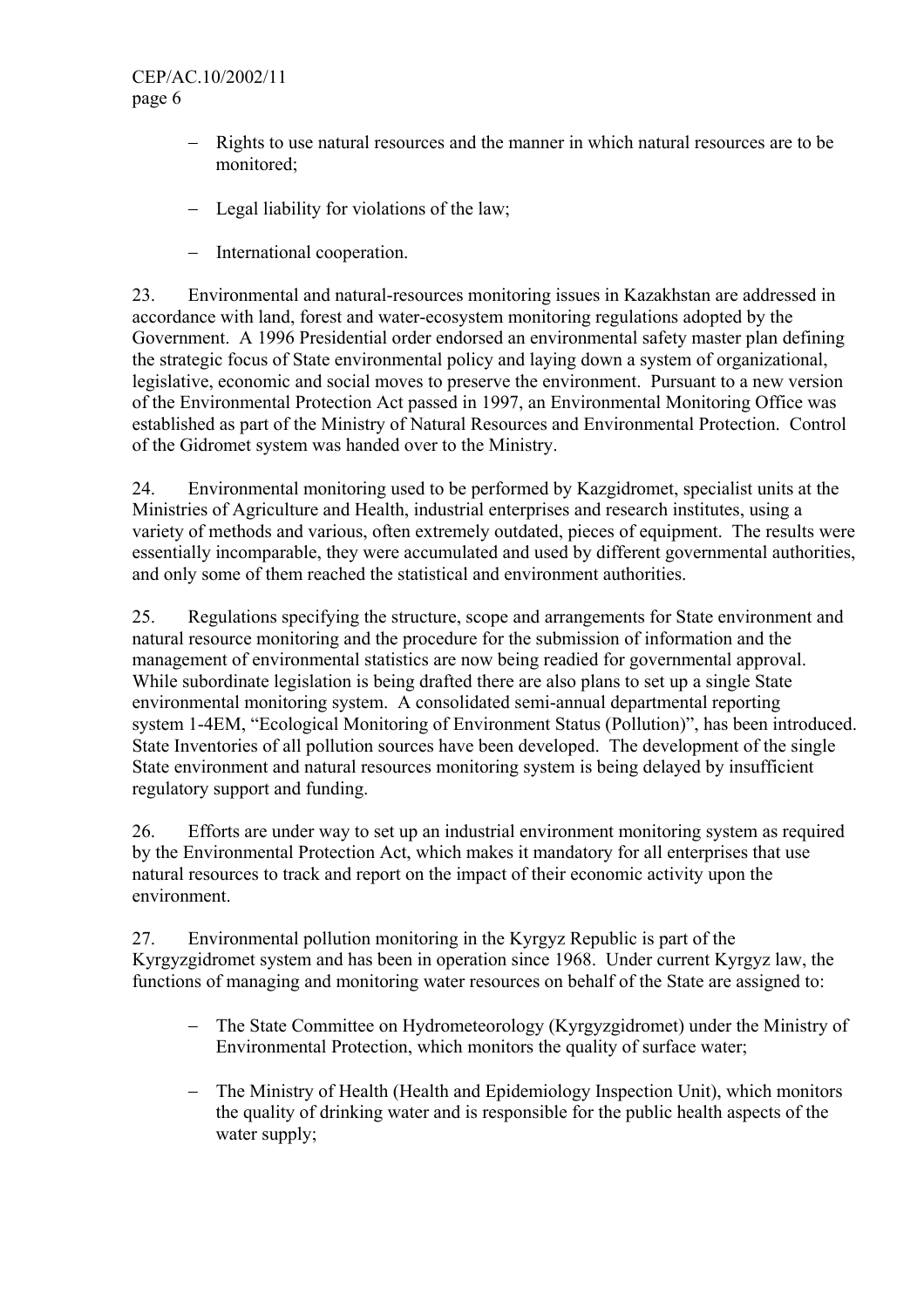− The Agency for Geology and Mineral Resources, which monitors the quantity and quality of underground water.

28. The status of the atmosphere is monitored by the Ministry of Environmental Protection and Emergencies/Gidromet and the Ministry of Health (Health and Epidemiology Inspection Unit). Forestry management is performed by the Principal Forestry Office at the Ministry of Environmental Protection and Emergencies and its branches. Administrative oversight of protected areas is a function of the protected areas department at the Ministry of Environmental Protection and Emergencies. The management and supervision of mineral resources for the State is handled by a large number of ministries and agencies.

29. The environmental monitoring system and agencies of Tajikistan are defined in article 65 of the Republic's Environmental Protection Act: a national service to track changes in the physical, chemical and biological processes occurring in the environment, monitor levels of air, soil and water pollution and the impact of pollution upon flora and fauna, and provide current and urgent information, warnings and forecasts about changes in the environment to interested organizations and to the general public.

30. Monitoring is primarily performed by the Main Hydrometeorology Office at the Ministry of Environmental Protection. Hydrometeorological information is used by disaster-preparedness and relief units, the railways, the road transport industry, agriculture, the fuel and energy industry, the building industry, the natural resources complex, public utilities and other public, private and mixed-ownership entities.

31. In Uzbekistan, under the Atmospheric Air Protection Act, data measurement, collection, interpretation and analysis and forecasts of air quality are carried out under a unified State environmental monitoring system. Air quality management is the responsibility of two specially authorized governmental agencies, the State Committee on Nature Protection (Goskompriroda) and the Principal Weather Office (Glavgidromet). Following an analysis of the current state of air-pollution and emissions-sources monitoring, a Programme to develop and modernize monitoring arrangements over the period until 2005 has been put in place.

32. Water quantity and quality in Uzbekistan are managed by eight major agencies and an extensive network of subordinate departments representing their interests at the local (oblast, district, city) level. Surface-water monitoring is performed by Glavgidromet, subsurface-water monitoring by the State Committee on Geology (Goskomgeologia) and the State Mining Inspectorate (Gosgortekhnadzor). Quantitative management of irrigation and drainage water is the responsibility of the Ministry of Water Resources. Concentrated (single-point) industrial pollution sources are monitored by a division of Goskompriroda. The water at drinking-water supply points and in the water-supply network in cities and villages is monitored by divisions of the Ministries of Public Utilities and Agriculture, supervised on behalf of the State by the Ministry of Health, which also monitors municipal sewage disposal facilities, duplicating the monitoring functions of Goskompriroda in this area. Goskomgeologia is responsible for national subsurface-water monitoring and inventorying.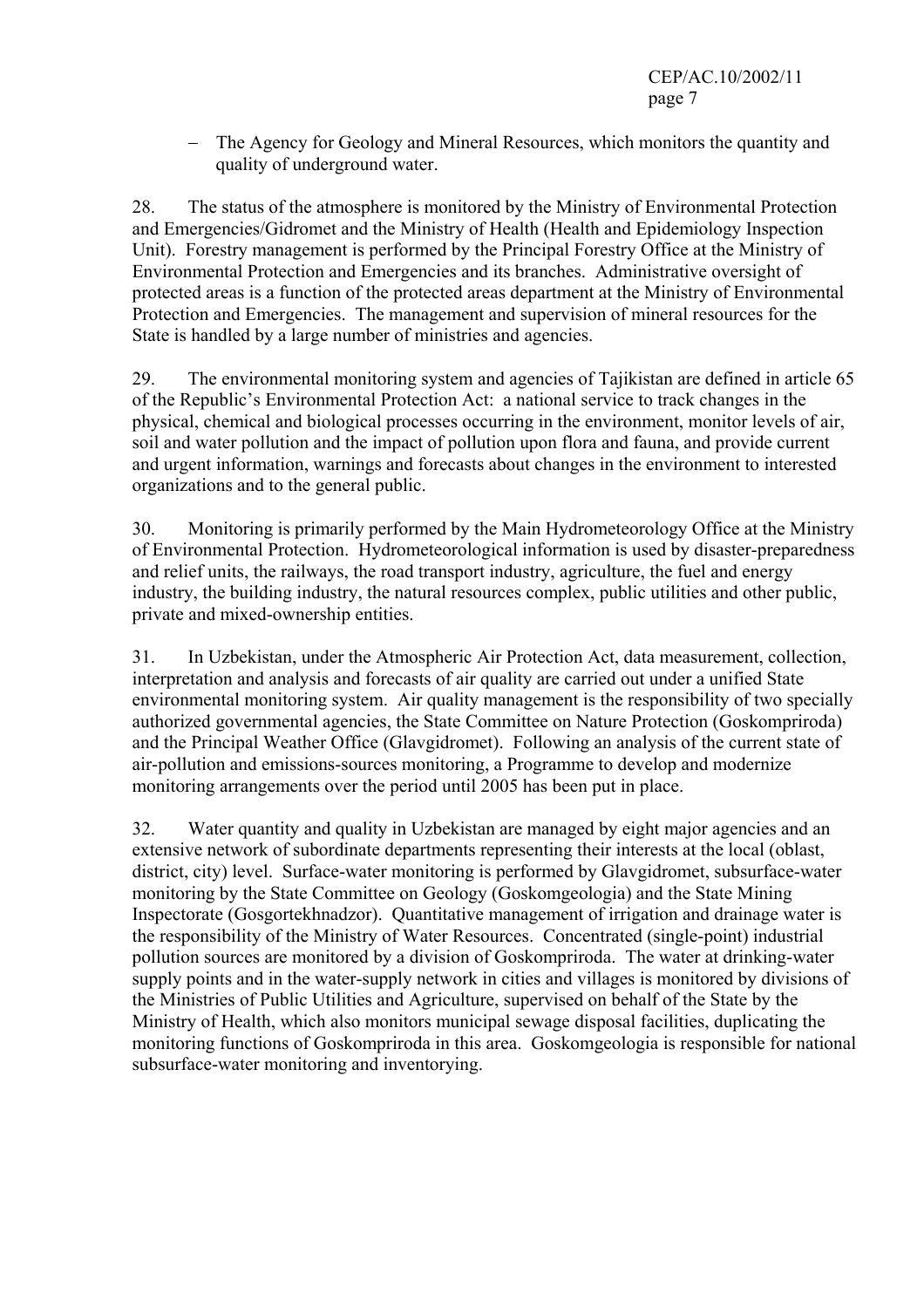33. The quality of the environment in people's homes and workplaces, in particular air quality on industrial premises, drinking water, food, etc., is monitored by the health and epidemiology services of the Central Asian countries.

#### **III. INFORMATION FOR DECISION-MAKING**

34. Decisions are, of course, based on information. Environmental assessments and decisions in Central Asian countries are based on the following key information:

- − Public statistics;
- − Environmental monitoring data;
- − Departmental accounts;
- − Scientific research;
- − Reports, publications, bulletins.

35. The availability of this information generally allows decisions to be taken on environmental problems but there are some problems:

− The system of statistics in use in the region, which was basically set up for the command economy of the former Soviet system, encompasses a large number of indices on environmental condition, impact and action at the enterprise and establishment level. These indices do not, however, always correspond to national priorities or international requirements. What is more, statistics are generated by various governmental departments and ministries and are not always readily accessible to all interested parties.

Kyrgyzstan: Statistics are produced by a number of different monitoring organizations (oblast-level environmental protection authorities and environmental monitoring divisions of the Ministry of Emergency Situations and Environmental Protection, Ministry of Health health-inspection services, the geological services of the State Geology Agency, Ministry of Agriculture, Fisheries and Processing Industry services) but there is no sufficiently reliable information on current and accumulating waste.

− The monitoring system is a quite extensive network underpinned by a raft of regulations and institutional and physical infrastructure. However, as a result of recent cuts in public financing and reorganizations, the monitoring it does falls short of present-day requirements and must be upgraded. Besides, monitoring is performed by a variety of different services and obtaining and amassing all the data in one place can be difficult.

Kazakhstan: At present, samples of environmental components are taken at what remains of the Kazgidromet network, which has suffered sharp cut-backs over the last five years: the findings are not sufficient to support a full assessment of the state of the environment in Kazakhstan. Therefore, Kazgidromet serves only one third of the public monitoring network.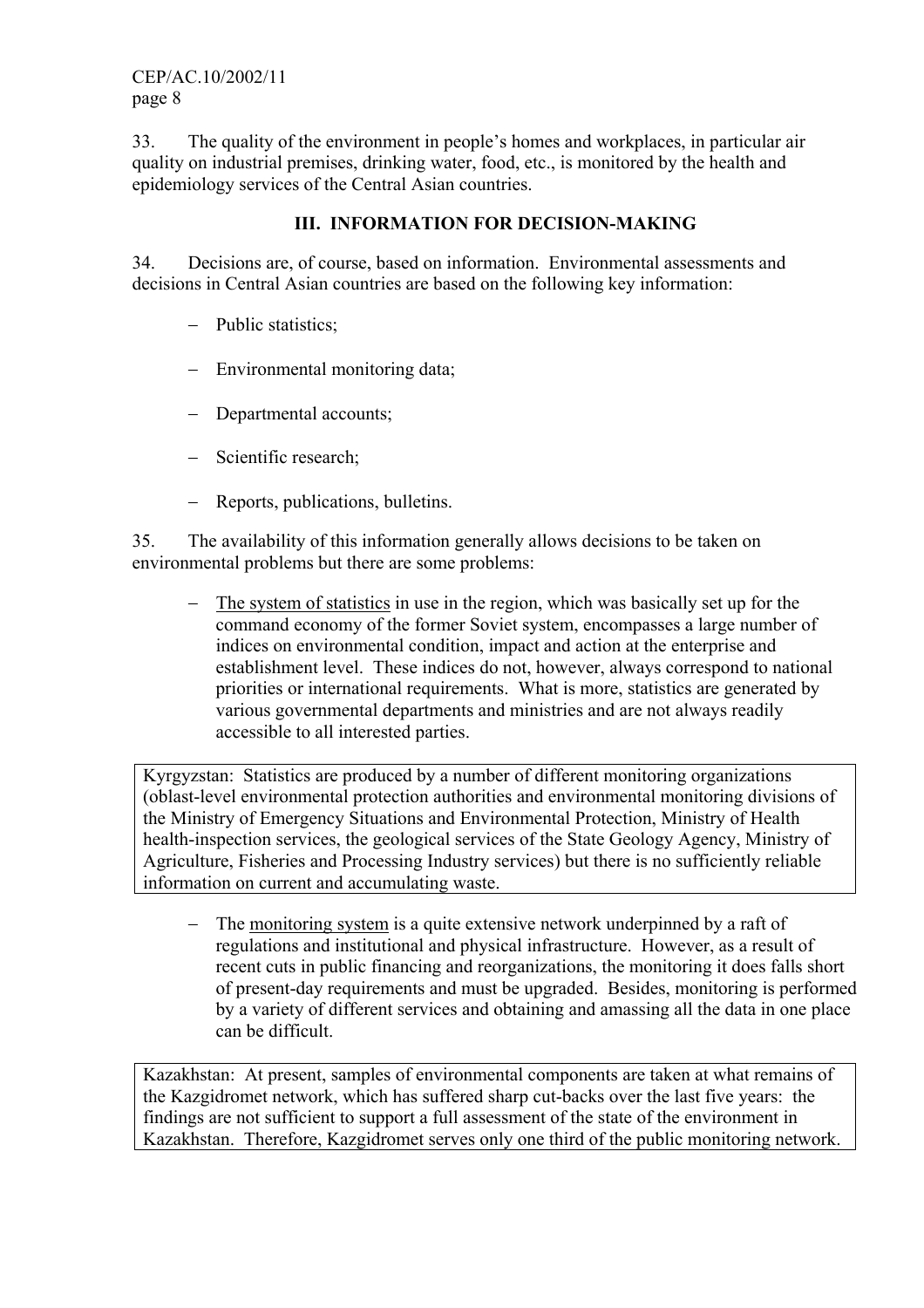− Departmental reports are one of the prime sources of information for ministries and governmental departments on what is going on at the local authority and enterprise level. They are regularly updated and amended in accordance with programme and project priorities.

Uzbekistan has a department-internal (Goskompripoda) decision-making and reporting system. A quarterly analysis of operations in Goskompripoda bodies is conducted. Goskompripoda Uzbekistan collects data from the environmental inspection divisions of Goskompripoda Karakalpakstan, the city of Tashkent and 12 oblasts. The information is submitted in no particular format. Information sheets list site designations, value of the operations carried out, site risk categories, the decisions reached, and sites re-inspected once the inspectors' comments have been taken into account.

36. Traditional shortcomings of departmental reports are the large quantities of information requested, the duplication and insufficient coordination of inquiries from different departments and divisions even within a single ministry, the dispersal of information among a variety of ministries and organizations and the difficulty other parties concerned have in obtaining and using it.

37. Inspection data and reports afford a basis for daily, practical decisions on environment protection. The inspections are backed up by laboratory and in situ measurements of environmental quality and pollution from different sources and checks that legislatively required tasks and stipulations have been fulfilled. In the event of breaches or divergences from prescribed requirements, those responsible face administrative or economic sanctions.

38. Scientific research provides a basis for setting priorities and determining the scale of ecological problems at different levels. It serves to establish permissible limits for environmental pollution and natural resource use, and programmes and projects must take it into account. The region has accumulated significant experience of scientific research in a variety of environmental domains, which can be used to help determine the methods and means to use in tackling environmental problems.

39. At the present time, however, such research is poorly supported by the State and rarely used in decision-making. Besides insufficient financing, the reasons include poor coordination between those that commission research and those that take practical decisions on environmental protection, unclear task setting and poor performance checks. As a result, research often yields material with little practical application in the work of environmental services.

− Reports, publications, bulletins have become commonplace recently. The ministries responsible for protecting the environment publish annual reports on its state and the action that has been taken.

40. Voluntary environmental organizations also devote a lot of effort to this. In Central Asia, bulletins and newspapers are published regularly with support from donor institutions. At the same time, all experts in the region comment on the inadequacy of the information that is put out.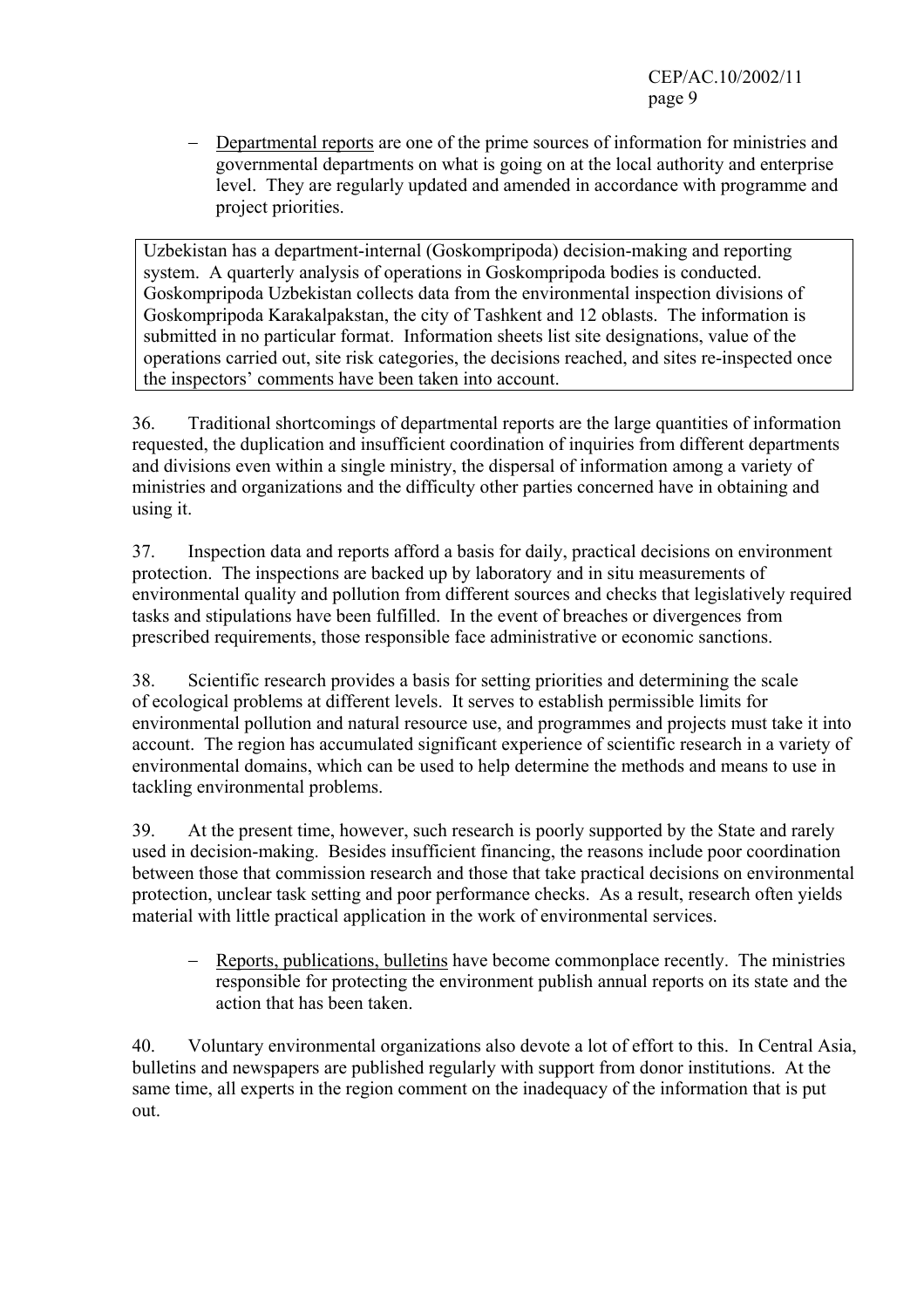One goal of most environmental NGOs in Kyrgyzstan (about 200) is to promote environmental literacy and education and make the general public more aware of environmental protection issues. They issue sporadic bulletins when funding permits, but these do not appear at all regularly.

41. The reasons for this include limited access to the Internet, particularly at the local level, and the narrow range of official reports and bulletins distributed. The public authorities have insufficient budgets to print large runs, and the practice of selling bulletin and reports in some countries means that scientific, public and other concerned organizations cannot have free access to such information.

42. The Central Asian countries have no unified databases where information about the state of the environment and environmental protection measures can be readily accessed. The databases that do exist are scattered among different ministries and organizations, including international ones; they are not always open to the public and quite often contain contradictory data.

Uzbekistan has no database for decision-making as the term has come to be understood. Sundry information can be said to exist at various ministries and departments, however, and there are libraries, collections of information stored on physical media, and archives.

43. Recommendations to the Central Asian countries as regards information include:

 (a) Establish integrated national and subregional information systems on environmental protection and sustainable development based on a single conceptual approach;

 (b) Investigate the status of existing environmental protection information systems and databases and their suitability for decision-makers. Begin by inventorying the environmental information on hand. Systematic publication of a register of the information available will facilitate access to environmental information;

 (c) Devise strategies for cooperation and information exchange between State, local and non-governmental organizations, business and science;

 (d) Study possible means of distributing information taking into account existing communications and technologies and the level of information consumers;

 (e) Promote the growth of a library network with free access to environmental information.

44. Subregional databases for information sharing and joint decision-making on collective water use, transborder flows, climate change and the transport of waste are sorely needed. Last year, the governmental agencies of five countries commissioned the Regional Environmental Centre for Central Asia to create such a database for the collection, storage and unrestricted provision of information on environment and sustainable development issues.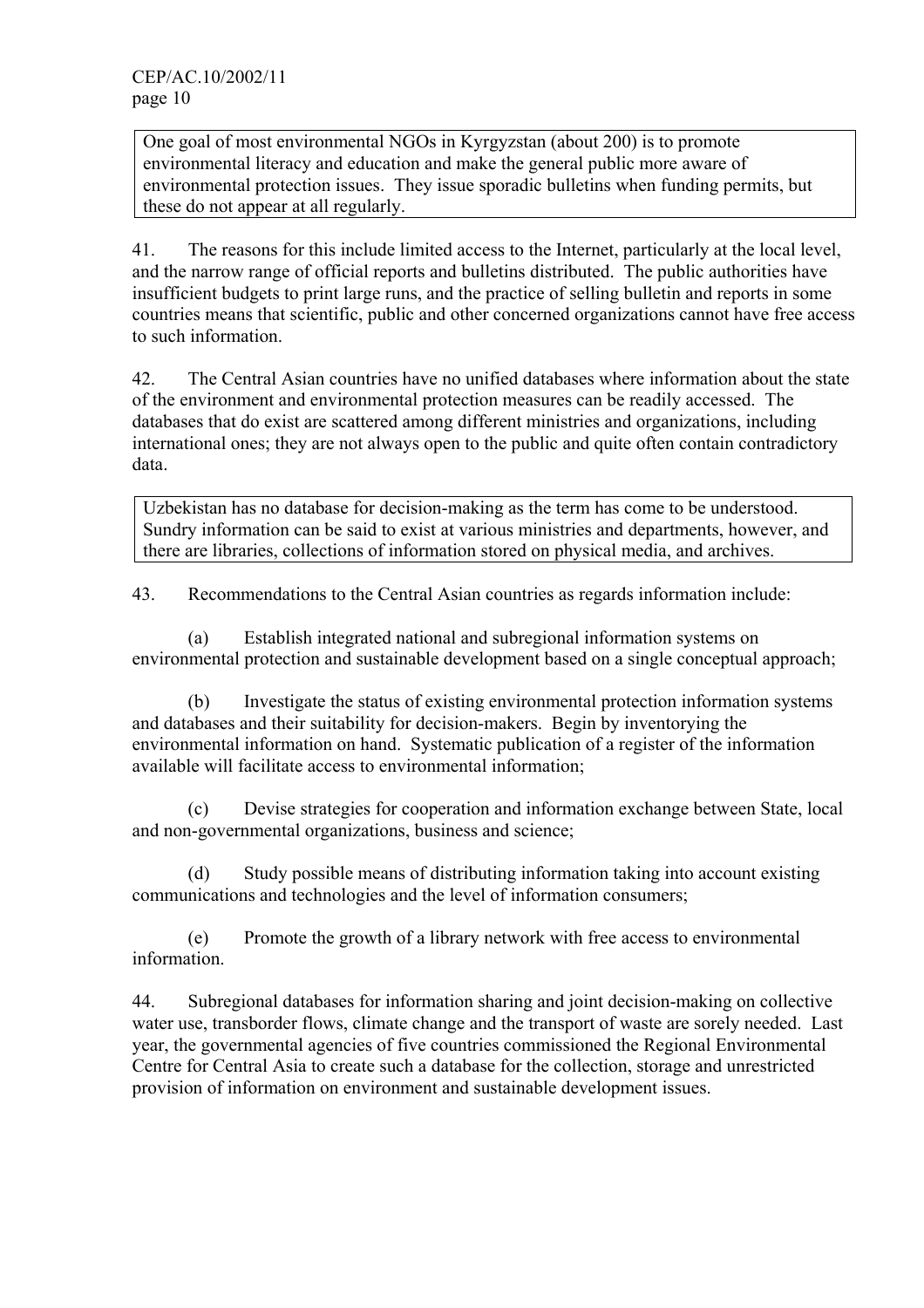CEP/AC.10/2002/11 page 11

45. The five countries are in the process of setting up a management system for their State inventories of natural resources, pollution sources and polluted areas, industrial and household wastes. This process has begun in Kazakhstan with the creation of State inventories of polluted sites and natural resources. Subordinate legislation governing state inventories of underground disposal of toxic substances, radioactive waste and sewage has been passed. Data are being analysed and a list of polluting enterprises is being put together. Plans for all the inventories have been developed and a scheme classifying industrial wastes by branch of industry has been laid down. This experience with the development of environmental inventories could be extended to other Central Asian countries.

46. Work on environmental and sustainable development indicators is continuing. Experts from the countries have tested United Nations sustainable development indicators for the Aral Sea basin. The Regional Environmental Centre, in conjunction with the European Commission, has begun implementing a project consisting in collecting statistics in Central Asia and analysing environmental and sustainable development indicators. The Kazakh Ministry of the Environment is funding the development and implementation of a system of national environmental indicators and monitoring, and the establishment of a normalized basis for ecological zoning.

47. The Environmental Monitoring Division at the Kazakh Ministry of the Environment is responsible for providing any environmental information requested by parliamentary and government agencies or required for publication in quarterly and annual newsletters targeted at a wide range of academic institutions, producer organizations and citizens.

48. The results of national and industrial monitoring efforts are not sufficiently well publicized. In fact, it is only the environmental information from government agencies which appears regularly in the form of Yearbooks and monthly bulletins that is generally available and widely used by all the government departments concerned. Access to information from individual governmental departments is very limited.

49. The regional community is hopeful that the situation will change with the ratification by the States of the region of the Orhus Convention. This will certainly make it easier to involve the local populace in the process of establishing a public monitoring system.

#### **IV. CONCLUSION**

50. It has been seen above that the old system of environmental protection monitoring, oversight and assessment in the Central Asian countries needs modernizing and strengthening.

51. The network of environmental monitoring stations is too thinly spread and does not have sufficient analytical resources. The system of standards in use is obsolete and needs revising. Data on pollution and resource use are often obtained by calculation; there are no direct measurements of actual impact or regular reports on the state of the environment, so the indicators calculated are not always reliable. The effect is to diminish the efficacy of nature conservation programmes.